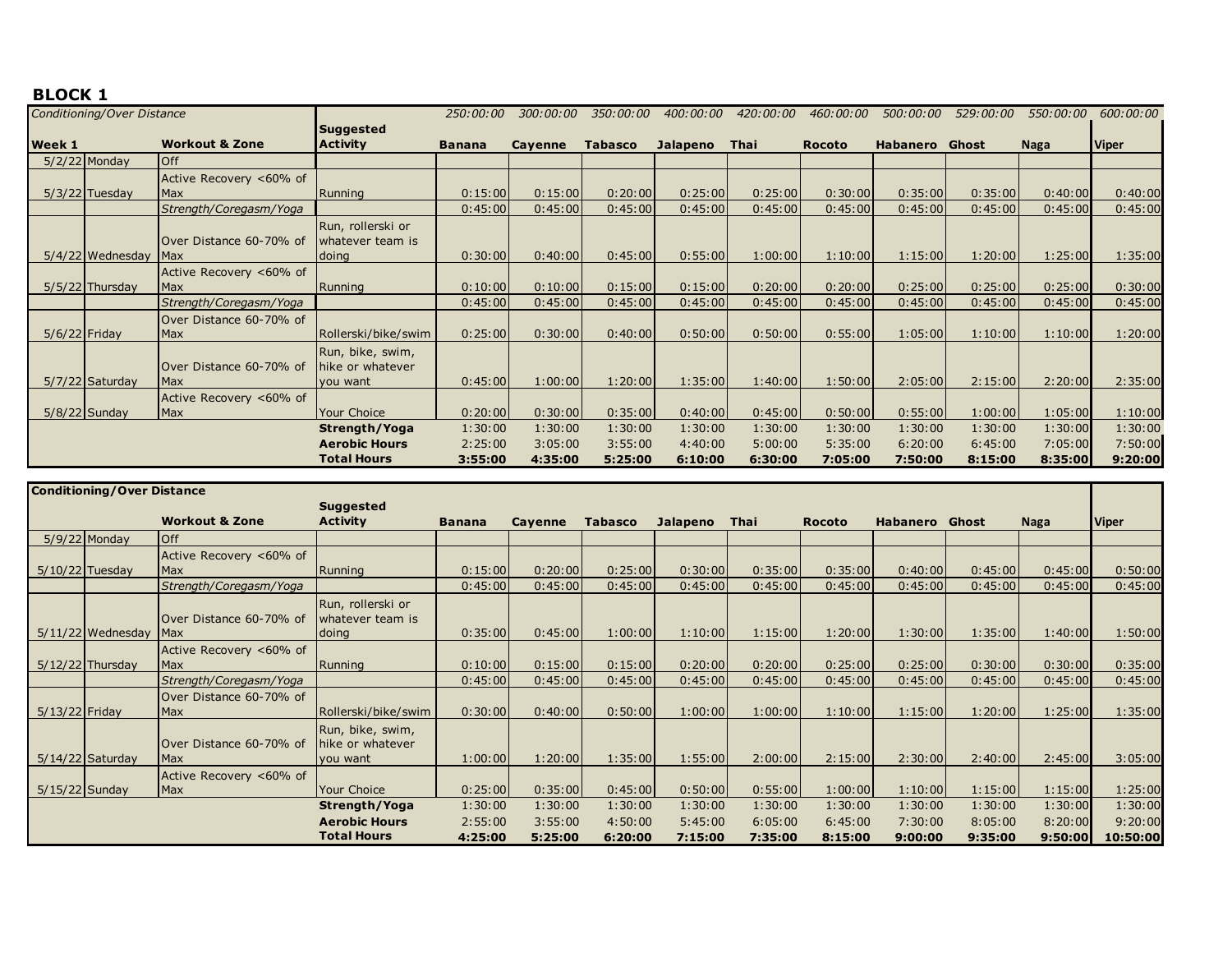|                  | <b>Conditioning/Over Distance</b> |                                        |                                                  |               |                |                |          |         |               |                       |          |          |          |
|------------------|-----------------------------------|----------------------------------------|--------------------------------------------------|---------------|----------------|----------------|----------|---------|---------------|-----------------------|----------|----------|----------|
|                  |                                   |                                        | <b>Suggested</b>                                 |               |                |                |          |         |               |                       |          |          |          |
|                  |                                   | <b>Workout &amp; Zone</b>              | <b>Activity</b>                                  | <b>Banana</b> | <b>Cavenne</b> | <b>Tabasco</b> | Jalapeno | Thai    | <b>Rocoto</b> | <b>Habanero</b> Ghost |          | Naga     | Viper    |
|                  |                                   | Over Distance 60-70% of                | Run, bike, swim,<br>Thike or whatever            |               |                |                |          |         |               |                       |          |          |          |
| $5/16/22$ Monday |                                   | <b>IMax</b>                            | you want                                         | 0:15:00       | 0:15:00        | 0:20:00        | 0:25:00  | 0:25:00 | 0:30:00       | 0:30:00               | 0:35:00  | 0:35:00  | 0:40:00  |
|                  | $5/17/22$ Tuesday                 | Active Recovery <60% of<br>Max         | Running                                          | 0:20:00       | 0:25:00        | 0:30:00        | 0:35:00  | 0:40:00 | 0:45:00       | 0:50:00               | 0:50:00  | 0:55:00  | 1:00:00  |
|                  |                                   | Strength/Coregasm/Yoga                 |                                                  | 0:45:00       | 0:45:00        | 0:45:00        | 0:45:00  | 0:45:00 | 0:45:00       | 0:45:00               | 0:45:00  | 0:45:00  | 0:45:00  |
|                  | $5/18/22$ Wednesday               | Over Distance 60-70% of<br><b>Max</b>  | Run, rollerski or<br>whatever team is<br>doing   | 0:35:00       | 0:50:00        | 1:00:00        | 1:10:00  | 1:15:00 | 1:20:00       | 1:30:00               | 1:35:00  | 1:40:00  | 1:50:00  |
|                  | $5/19/22$ Thursday                | Active Recovery <60% of<br><b>Max</b>  | Running                                          | 0:15:00       | 0:15:00        | 0:20:00        | 0:25:00  | 0:25:00 | 0:30:00       | 0:30:00               | 0:35:00  | 0:35:00  | 0:40:00  |
|                  |                                   | Strength/Coregasm/Yoga                 |                                                  | 0:45:00       | 0:45:00        | 0:45:00        | 0:45:00  | 0:45:00 | 0:45:00       | 0:45:00               | 0:45:00  | 0:45:00  | 0:45:00  |
| $5/20/22$ Friday |                                   | Over Distance 60-70% of<br><b>Max</b>  | Rollerski/bike/swim                              | 0:35:00       | 0:50:00        | 1:00:00        | 1:10:00  | 1:15:00 | 1:20:00       | 1:30:00               | 1:35:00  | 1:40:00  | 1:50:00  |
|                  | $5/21/22$ Saturday                | Over Distance 60-70% of<br><b>IMax</b> | Run, bike, swim,<br>hike or whatever<br>you want | 1:05:00       | 1:25:00        | 1:45:00        | 2:00:00  | 2:10:00 | 2:25:00       | 2:40:00               | 2:50:00  | 3:00:00  | 3:15:00  |
|                  |                                   | Active Recovery <60% of                |                                                  |               |                |                |          |         |               |                       |          |          |          |
| $5/22/22$ Sunday |                                   | <b>Max</b>                             | Your Choice                                      | 0:35:00       | 0:40:00        | 0:50:00        | 1:00:00  | 1:05:00 | 1:10:00       | 1:20:00               | 1:25:00  | 1:30:00  | 1:40:00  |
|                  |                                   |                                        | Strength/Yoga                                    | 1:30:00       | 1:30:00        | 1:30:00        | 1:30:00  | 1:30:00 | 1:30:00       | 1:30:00               | 1:30:00  | 1:30:00  | 1:30:00  |
|                  |                                   |                                        | <b>Aerobic Hours</b>                             | 3:40:00       | 4:40:00        | 5:45:00        | 6:45:00  | 7:15:00 | 8:00:00       | 8:50:00               | 9:25:00  | 9:55:00  | 10:55:00 |
|                  |                                   |                                        | <b>Total Hours</b>                               | 5:10:00       | 6:10:00        | 7:15:00        | 8:15:00  | 8:45:00 | 9:30:00       | 10:20:00              | 10:55:00 | 11:25:00 | 12:25:00 |

| <b>Recovery</b> |                     |                           |                      |               |         |                |          |         |               |                 |         |         |              |
|-----------------|---------------------|---------------------------|----------------------|---------------|---------|----------------|----------|---------|---------------|-----------------|---------|---------|--------------|
|                 |                     |                           | <b>Suggested</b>     |               |         |                |          |         |               |                 |         |         |              |
|                 |                     | <b>Workout &amp; Zone</b> | <b>Activity</b>      | <b>Banana</b> | Cayenne | <b>Tabasco</b> | Jalapeno | Thai    | <b>Rocoto</b> | <b>Habanero</b> | Ghost   | Naga    | <b>Viper</b> |
| 5/23/22 Monday  |                     | <b>Off</b>                |                      |               |         |                |          |         |               |                 |         |         |              |
|                 |                     | Active Recovery <60% of   | Stretch, roll,       |               |         |                |          |         |               |                 |         |         |              |
|                 | $5/24/22$ Tuesday   | Max                       | massage, yoga        | 0:05:00       | 0:10:00 | 0:10:00        | 0:10:00  | 0:15:00 | 0:15:00       | 0:15:00         | 0:15:00 | 0:20:00 | 0:20:00      |
|                 |                     | <b>OFF</b>                |                      | 0:00:00       | 0:00:00 | 0:00:00        | 0:00:00  | 0:00:00 | 0:00:00       | 0:00:00         | 0:00:00 | 0:00:00 | 0:00:00      |
|                 |                     |                           | Run, rollerski or    |               |         |                |          |         |               |                 |         |         |              |
|                 |                     | Active Recovery <60% of   | whatever team is     |               |         |                |          |         |               |                 |         |         |              |
|                 | $5/25/22$ Wednesday | Max                       | doing                | 0:30:00       | 0:40:00 | 0:50:00        | 0:55:00  | 1:00:00 | 1:05:00       | 1:15:00         | 1:20:00 | 1:25:00 | 1:30:00      |
|                 | 5/26/22 Thursday    | Dynamic Warmup            | Running, etc.        | 0:05:00       | 0:10:00 | 0:10:00        | 0:10:00  | 0:15:00 | 0:15:00       | 0:15:00         | 0:15:00 | 0:20:00 | 0:20:00      |
|                 |                     | Strength/Coregasm/Yoga    |                      | 0:45:00       | 0:45:00 | 0:45:00        | 0:45:00  | 0:45:00 | 0:45:00       | 0:45:00         | 0:45:00 | 0:45:00 | 0:45:00      |
| 5/27/22 Friday  |                     | <b>Off</b>                |                      | 0:00:00       | 0:00:00 | 0:00:00        | 0:00:00  | 0:00:00 | 0:00:00       | 0:00:00         | 0:00:00 | 0:00:00 | 0:00:00      |
|                 |                     | Active Recovery <60% of   |                      |               |         |                |          |         |               |                 |         |         |              |
|                 | $5/28/22$ Saturday  | Max                       | Rollerski/bike/swim  | 0:45:00       | 0:55:00 | 1:10:00        | 1:20:00  | 1:25:00 | 1:35:00       | 1:45:00         | 1:55:00 | 2:00:00 | 2:10:00      |
|                 |                     |                           | Run, bike, swim,     |               |         |                |          |         |               |                 |         |         |              |
|                 |                     | Over Distance 60-70% of   | hike or whatever     |               |         |                |          |         |               |                 |         |         |              |
| 5/29/22 Sunday  |                     | Max                       | you want             | 0:20:00       | 0:30:00 | 0:35:00        | 0:40:00  | 0:45:00 | 0:50:00       | 0:55:00         | 0:55:00 | 1:00:00 | 1:05:00      |
|                 |                     |                           | Strength/Yoga        | 0:45:00       | 0:45:00 | 0:45:00        | 0:45:00  | 0:45:00 | 0:45:00       | 0:45:00         | 0:45:00 | 0:45:00 | 0:45:00      |
|                 |                     |                           | <b>Aerobic Hours</b> | 1:45:00       | 2:25:00 | 2:55:00        | 3:15:00  | 3:40:00 | 4:00:00       | 4:25:00         | 4:40:00 | 5:05:00 | 5:25:00      |
|                 |                     |                           | <b>Total Hours</b>   | 2:30:00       | 3:10:00 | 3:40:00        | 4:00:00  | 4:25:00 | 4:45:00       | 5:10:00         | 5:25:00 | 5:50:00 | 6:10:00      |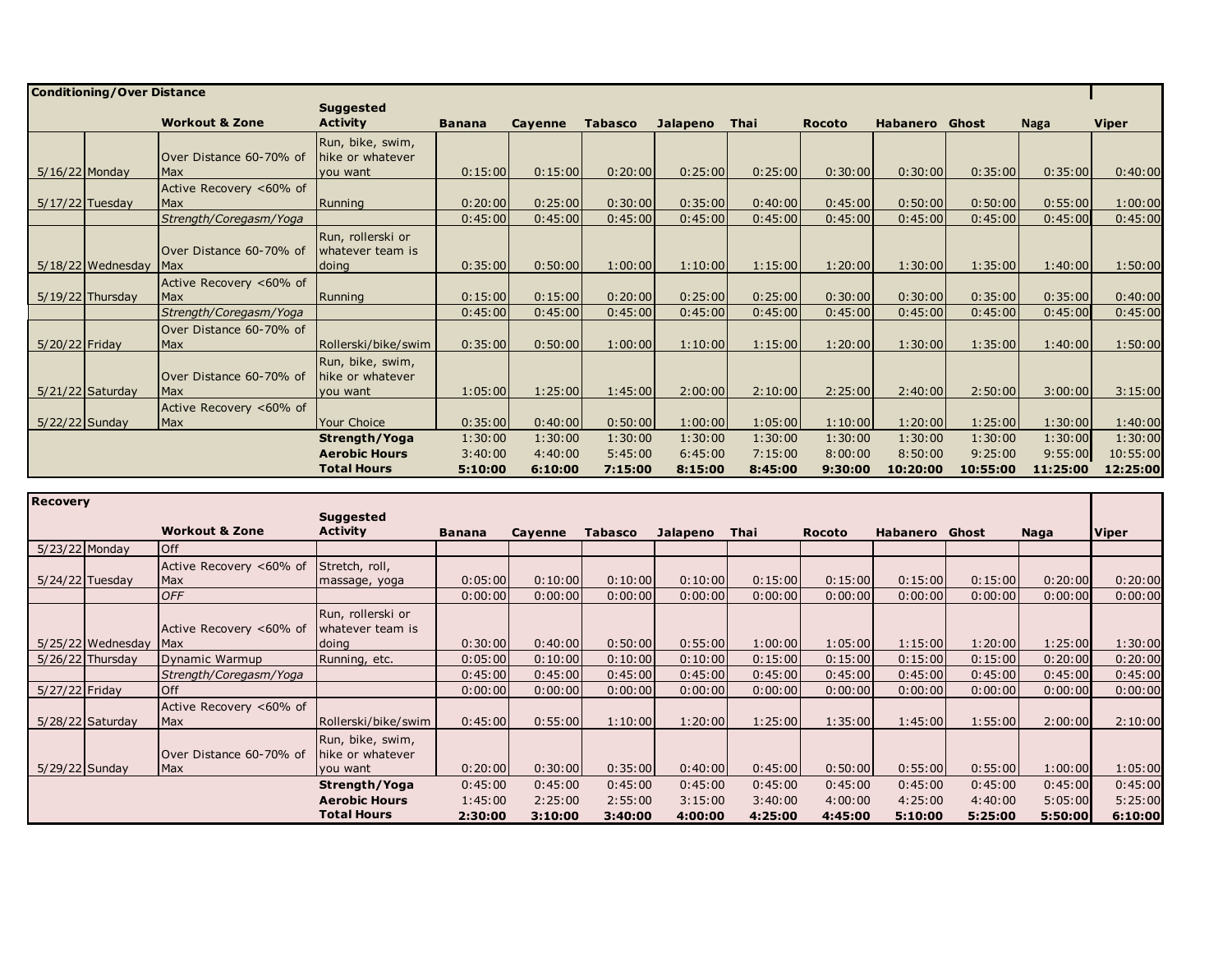|                 | <b>Conditioning/Over Distance</b> |                           |                      |               |         |                |          |         |               |                 |         |             |              |
|-----------------|-----------------------------------|---------------------------|----------------------|---------------|---------|----------------|----------|---------|---------------|-----------------|---------|-------------|--------------|
|                 |                                   |                           | <b>Suggested</b>     |               |         |                |          |         |               |                 |         |             |              |
| <b>Week 1</b>   |                                   | <b>Workout &amp; Zone</b> | <b>Activity</b>      | <b>Banana</b> | Cayenne | <b>Tabasco</b> | Jalapeno | Thai    | <b>Rocoto</b> | <b>Habanero</b> | Ghost   | <b>Naga</b> | <b>Viper</b> |
| 5/30/22 Monday  |                                   | <b>Off</b>                |                      |               |         |                |          |         |               |                 |         |             |              |
|                 |                                   | Active Recovery <60% of   |                      |               |         |                |          |         |               |                 |         |             |              |
|                 | $5/31/22$ Tuesday                 | Max                       | Running              | 0:10:00       | 0:20:00 | 0:25:00        | 0:30:00  | 0:35:00 | 0:40:00       | 0:45:00         | 0:45:00 | 0:50:00     | 0:55:00      |
|                 |                                   | Strength/Coregasm/Yoga    |                      | 0:45:00       | 0:45:00 | 0:45:00        | 0:45:00  | 0:45:00 | 0:45:00       | 0:45:00         | 0:45:00 | 0:45:00     | 0:45:00      |
|                 |                                   |                           | Run, rollerski or    |               |         |                |          |         |               |                 |         |             |              |
|                 |                                   | Over Distance 60-70% of   | whatever team is     |               |         |                |          |         |               |                 |         |             |              |
|                 | $6/1/22$ Wednesday                | <b>Max</b>                | doing                | 0:25:00       | 0:50:00 | 1:00:00        | 1:10:00  | 1:15:00 | 1:25:00       | 1:35:00         | 1:40:00 | 1:45:00     | 1:55:00      |
|                 |                                   | Active Recovery <60% of   |                      |               |         |                |          |         |               |                 |         |             |              |
|                 | $6/2/22$ Thursday                 | <b>Max</b>                | Running              | 0:05:00       | 0:15:00 | 0:20:00        | 0:20:00  | 0:25:00 | 0:25:00       | 0:30:00         | 0:30:00 | 0:30:00     | 0:35:00      |
|                 |                                   | Strength/Coregasm/Yoga    |                      | 0:45:00       | 0:45:00 | 0:45:00        | 0:45:00  | 0:45:00 | 0:45:00       | 0:45:00         | 0:45:00 | 0:45:00     | 0:45:00      |
|                 |                                   | Over Distance 60-70% of   |                      |               |         |                |          |         |               |                 |         |             |              |
| $6/3/22$ Friday |                                   | Max                       | Rollerski/bike/swim  | 0:20:00       | 0:40:00 | 0:50:00        | 1:00:00  | 1:05:00 | 1:15:00       | 1:20:00         | 1:25:00 | 1:30:00     | 1:40:00      |
|                 |                                   |                           | Run, bike, swim,     |               |         |                |          |         |               |                 |         |             |              |
|                 |                                   | Over Distance 60-70% of   | hike or whatever     |               |         |                |          |         |               |                 |         |             |              |
|                 | $6/4/22$ Saturday                 | Max                       | you want             | 0:40:00       | 1:20:00 | 1:40:00        | 2:00:00  | 2:05:00 | 2:20:00       | 2:35:00         | 2:45:00 | 2:55:00     | 3:15:00      |
|                 |                                   | Active Recovery <60% of   |                      |               |         |                |          |         |               |                 |         |             |              |
|                 | $6/5/22$ Sunday                   | Max                       | Your Choice          | 0:20:00       | 0:35:00 | 0:45:00        | 0:55:00  | 0:55:00 | 1:05:00       | 1:10:00         | 1:15:00 | 1:20:00     | 1:30:00      |
|                 |                                   |                           | Strength/Yoga        | 1:30:00       | 1:30:00 | 1:30:00        | 1:30:00  | 1:30:00 | 1:30:00       | 1:30:00         | 1:30:00 | 1:30:00     | 1:30:00      |
|                 |                                   |                           | <b>Aerobic Hours</b> | 2:00:00       | 4:00:00 | 5:00:00        | 5:55:00  | 6:20:00 | 7:10:00       | 7:55:00         | 8:20:00 | 8:50:00     | 9:50:00      |
|                 |                                   |                           | <b>Total Hours</b>   | 3:30:00       | 5:30:00 | 6:30:00        | 7:25:00  | 7:50:00 | 8:40:00       | 9:25:00         | 9:50:00 | 10:20:00    | 11:20:00     |

|                  | <b>Conditioning/Over Distance</b> |                           |                      |               |         |                |                 |         |               |                       |          |             |              |
|------------------|-----------------------------------|---------------------------|----------------------|---------------|---------|----------------|-----------------|---------|---------------|-----------------------|----------|-------------|--------------|
|                  |                                   |                           | <b>Suggested</b>     |               |         |                |                 |         |               |                       |          |             |              |
|                  |                                   | <b>Workout &amp; Zone</b> | <b>Activity</b>      | <b>Banana</b> | Cayenne | <b>Tabasco</b> | <b>Jalapeno</b> | Thai    | <b>Rocoto</b> | <b>Habanero</b> Ghost |          | <b>Naga</b> | <b>Viper</b> |
|                  | $6/6/22$ Monday                   | <b>Off</b>                |                      |               |         |                |                 |         |               |                       |          |             |              |
|                  |                                   | Active Recovery <60% of   |                      |               |         |                |                 |         |               |                       |          |             |              |
|                  | $6/7/22$ Tuesday                  | <b>Max</b>                | Running              | 0:15:00       | 0:25:00 | 0:35:00        | 0:40:00         | 0:40:00 | 0:45:00       | 0:50:00               | 0:55:00  | 0:55:00     | 1:05:00      |
|                  |                                   | Strength/Coregasm/Yoga    |                      | 0:45:00       | 0:45:00 | 0:45:00        | 0:45:00         | 0:45:00 | 0:45:00       | 0:45:00               | 0:45:00  | 0:45:00     | 0:45:00      |
|                  |                                   |                           | Run, rollerski or    |               |         |                |                 |         |               |                       |          |             |              |
|                  |                                   | Over Distance 60-70% of   | whatever team is     |               |         |                |                 |         |               |                       |          |             |              |
|                  | $6/8/22$ Wednesday                | <b>Max</b>                | doing                | 0:35:00       | 1:00:00 | 1:15:00        | 1:25:00         | 1:30:00 | 1:45:00       | 1:55:00               | 2:00:00  | 2:05:00     | 2:20:00      |
|                  |                                   | Active Recovery <60% of   |                      |               |         |                |                 |         |               |                       |          |             |              |
|                  | $6/9/22$ Thursday                 | Max                       | Running              | 0:10:00       | 0:20:00 | 0:20:00        | 0:25:00         | 0:30:00 | 0:30:00       | 0:35:00               | 0:35:00  | 0:40:00     | 0:40:00      |
|                  |                                   | Strength/Coregasm/Yoga    |                      | 0:45:00       | 0:45:00 | 0:45:00        | 0:45:00         | 0:45:00 | 0:45:00       | 0:45:00               | 0:45:00  | 0:45:00     | 0:45:00      |
|                  |                                   | Over Distance 60-70% of   |                      |               |         |                |                 |         |               |                       |          |             |              |
| $6/10/22$ Friday |                                   | Max                       | Rollerski/bike/swim  | 0:30:00       | 0:50:00 | 1:05:00        | 1:15:00         | 1:20:00 | 1:25:00       | 1:35:00               | 1:45:00  | 1:50:00     | 2:00:00      |
|                  |                                   |                           | Run, bike, swim,     |               |         |                |                 |         |               |                       |          |             |              |
|                  |                                   | Over Distance 60-70% of   | hike or whatever     |               |         |                |                 |         |               |                       |          |             |              |
|                  | $6/11/22$ Saturday                | Max                       | you want             | 1:00:00       | 1:40:00 | 2:00:00        | 2:25:00         | 2:30:00 | 2:50:00       | 3:05:00               | 3:20:00  | 3:30:00     | 3:50:00      |
|                  |                                   | Active Recovery <60% of   |                      |               |         |                |                 |         |               |                       |          |             |              |
| $6/12/22$ Sunday |                                   | Max                       | <b>Your Choice</b>   | 0:25:00       | 0:45:00 | 0:55:00        | 1:05:00         | 1:10:00 | 1:15:00       | 1:25:00               | 1:30:00  | 1:35:00     | 1:45:00      |
|                  |                                   |                           | Strength/Yoga        | 1:30:00       | 1:30:00 | 1:30:00        | 1:30:00         | 1:30:00 | 1:30:00       | 1:30:00               | 1:30:00  | 1:30:00     | 1:30:00      |
|                  |                                   |                           | <b>Aerobic Hours</b> | 2:55:00       | 5:00:00 | 6:10:00        | 7:15:00         | 7:40:00 | 8:30:00       | 9:25:00               | 10:05:00 | 10:35:00    | 11:40:00     |
|                  |                                   |                           | <b>Total Hours</b>   | 4:25:00       | 6:30:00 | 7:40:00        | 8:45:00         | 9:10:00 | 10:00:00      | 10:55:00              | 11:35:00 | 12:05:00    | 13:10:00     |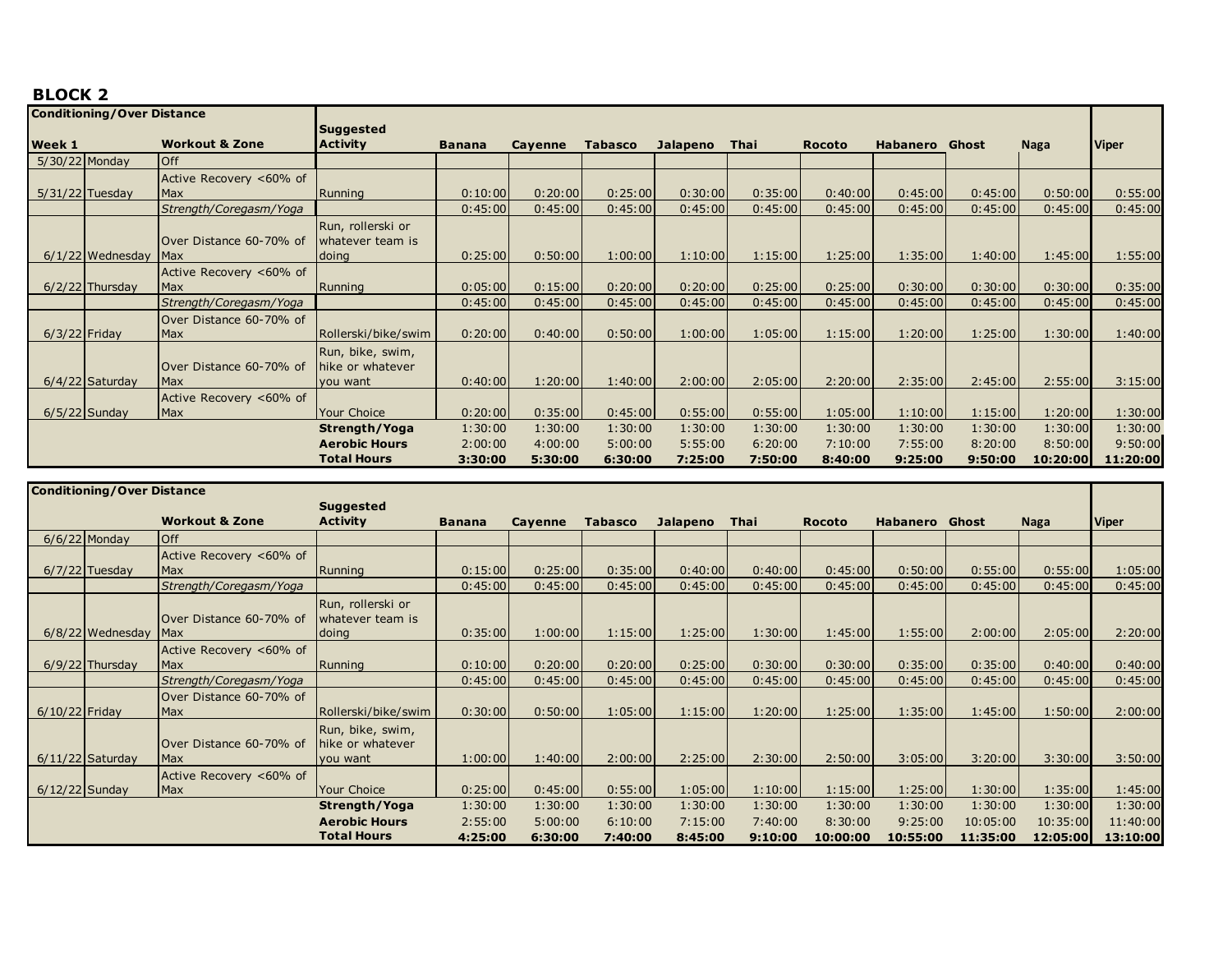|                  | <b>Conditioning/Over Distance</b> |                                        |                                                  |               |                |                |          |          |               |                       |          |          |          |
|------------------|-----------------------------------|----------------------------------------|--------------------------------------------------|---------------|----------------|----------------|----------|----------|---------------|-----------------------|----------|----------|----------|
|                  |                                   |                                        | <b>Suggested</b>                                 |               |                |                |          |          |               |                       |          |          |          |
|                  |                                   | <b>Workout &amp; Zone</b>              | <b>Activity</b>                                  | <b>Banana</b> | <b>Cavenne</b> | <b>Tabasco</b> | Jalapeno | Thai     | <b>Rocoto</b> | <b>Habanero</b> Ghost |          | Naga     | Viper    |
| $6/13/22$ Monday |                                   | Over Distance 60-70% of<br><b>IMax</b> | Run, bike, swim,<br>hike or whatever<br>you want | 0:15:00       | 0:20:00        | 0:25:00        | 0:30:00  | 0:30:00  | 0:35:00       | 0:40:00               | 0:40:00  | 0:45:00  | 0:50:00  |
|                  | $6/14/22$ Tuesday                 | Active Recovery <60% of<br>Max         | Running                                          | 0:25:00       | 0:30:00        | 0:40:00        | 0:45:00  | 0:50:00  | 0:55:00       | 1:00:00               | 1:05:00  | 1:05:00  | 1:15:00  |
|                  |                                   | Strength/Coregasm/Yoga                 |                                                  | 0:45:00       | 0:45:00        | 0:45:00        | 0:45:00  | 0:45:00  | 0:45:00       | 0:45:00               | 0:45:00  | 0:45:00  | 0:45:00  |
|                  | $6/15/22$ Wednesday               | Over Distance 60-70% of<br><b>Max</b>  | Run, rollerski or<br>whatever team is<br>doing   | 0:50:00       | 1:00:00        | 1:15:00        | 1:25:00  | 1:30:00  | 1:40:00       | 1:50:00               | 2:00:00  | 2:05:00  | 2:20:00  |
|                  | $6/16/22$ Thursday                | Active Recovery <60% of<br><b>Max</b>  | Running                                          | 0:15:00       | 0:20:00        | 0:25:00        | 0:30:00  | 0:30:00  | 0:35:00       | 0:40:00               | 0:40:00  | 0:45:00  | 0:50:00  |
|                  |                                   | Strength/Coregasm/Yoga                 |                                                  | 0:45:00       | 0:45:00        | 0:45:00        | 0:45:00  | 0:45:00  | 0:45:00       | 0:45:00               | 0:45:00  | 0:45:00  | 0:45:00  |
| $6/17/22$ Friday |                                   | Over Distance 60-70% of<br><b>Max</b>  | Rollerski/bike/swim                              | 0:50:00       | 1:00:00        | 1:15:00        | 1:25:00  | 1:30:00  | 1:40:00       | 1:50:00               | 2:00:00  | 2:05:00  | 2:20:00  |
|                  | $6/18/22$ Saturday                | Over Distance 60-70% of<br><b>IMax</b> | Run, bike, swim,<br>hike or whatever<br>you want | 1:25:00       | 1:50:00        | 2:10:00        | 2:35:00  | 2:40:00  | 3:00:00       | 3:20:00               | 3:30:00  | 3:40:00  | 4:05:00  |
| $6/19/22$ Sunday |                                   | Active Recovery <60% of<br><b>Max</b>  | Your Choice                                      | 0:45:00       | 0:55:00        | 1:05:00        | 1:15:00  | 1:20:00  | 1:30:00       | 1:40:00               | 1:45:00  | 1:50:00  | 2:00:00  |
|                  |                                   |                                        | Strength/Yoga                                    | 1:30:00       | 1:30:00        | 1:30:00        | 1:30:00  | 1:30:00  | 1:30:00       | 1:30:00               | 1:30:00  | 1:30:00  | 1:30:00  |
|                  |                                   |                                        | <b>Aerobic Hours</b>                             | 4:45:00       | 5:55:00        | 7:15:00        | 8:25:00  | 8:50:00  | 9:55:00       | 11:00:00              | 11:40:00 | 12:15:00 | 13:40:00 |
|                  |                                   |                                        | <b>Total Hours</b>                               | 6:15:00       | 7:25:00        | 8:45:00        | 9:55:00  | 10:20:00 | 11:25:00      | 12:30:00              | 13:10:00 | 13:45:00 | 15:10:00 |

| <b>Recovery</b>   |                     |                           |                      |               |         |                |          |         |               |          |         |         |              |
|-------------------|---------------------|---------------------------|----------------------|---------------|---------|----------------|----------|---------|---------------|----------|---------|---------|--------------|
|                   |                     |                           | <b>Suggested</b>     |               |         |                |          |         |               |          |         |         |              |
|                   |                     | <b>Workout &amp; Zone</b> | <b>Activity</b>      | <b>Banana</b> | Cayenne | <b>Tabasco</b> | Jalapeno | Thai    | <b>Rocoto</b> | Habanero | Ghost   | Naga    | <b>Viper</b> |
|                   | 6/20/22 Monday      | <b>Off</b>                |                      |               |         |                |          |         |               |          |         |         |              |
|                   |                     | Active Recovery <60% of   | Stretch, roll,       |               |         |                |          |         |               |          |         |         |              |
| $6/21/22$ Tuesday |                     | Max                       | massage, yoga        | 0:05:00       | 0:10:00 | 0:10:00        | 0:15:00  | 0:15:00 | 0:15:00       | 0:15:00  | 0:20:00 | 0:20:00 | 0:20:00      |
|                   |                     | <b>OFF</b>                |                      | 0:00:00       | 0:00:00 | 0:00:00        | 0:00:00  | 0:00:00 | 0:00:00       | 0:00:00  | 0:00:00 | 0:00:00 | 0:00:00      |
|                   |                     |                           | Run, rollerski or    |               |         |                |          |         |               |          |         |         |              |
|                   |                     | Active Recovery <60% of   | whatever team is     |               |         |                |          |         |               |          |         |         |              |
|                   | $6/22/22$ Wednesday | Max                       | doing                | 0:25:00       | 0:40:00 | 0:50:00        | 1:00:00  | 1:05:00 | 1:10:00       | 1:20:00  | 1:25:00 | 1:30:00 | 1:40:00      |
|                   | $6/23/22$ Thursday  | Dynamic Warmup            | Running, etc.        | 0:05:00       | 0:10:00 | 0:10:00        | 0:15:00  | 0:15:00 | 0:20:00       | 0:15:00  | 0:20:00 | 0:20:00 | 0:20:00      |
|                   |                     | Strength/Coregasm/Yoga    |                      | 0:45:00       | 0:45:00 | 0:45:00        | 0:45:00  | 0:45:00 | 0:45:00       | 0:45:00  | 0:45:00 | 0:45:00 | 0:45:00      |
| 6/24/22 Friday    |                     | <b>Off</b>                |                      | 0:00:00       | 0:00:00 | 0:00:00        | 0:00:00  | 0:00:00 | 0:00:00       | 0:00:00  | 0:00:00 | 0:00:00 | 0:00:00      |
|                   |                     | Active Recovery <60% of   |                      |               |         |                |          |         |               |          |         |         |              |
|                   | $6/25/22$ Saturday  | Max                       | Rollerski/bike/swim  | 0:40:00       | 0:55:00 | 1:10:00        | 1:25:00  | 1:30:00 | 1:40:00       | 1:55:00  | 2:05:00 | 2:10:00 | 2:25:00      |
|                   |                     |                           | Run, bike, swim,     |               |         |                |          |         |               |          |         |         |              |
|                   |                     | Over Distance 60-70% of   | hike or whatever     |               |         |                |          |         |               |          |         |         |              |
|                   | $6/26/22$ Sunday    | Max                       | you want             | 0:20:00       | 0:25:00 | 0:35:00        | 0:40:00  | 0:45:00 | 0:50:00       | 0:55:00  | 1:00:00 | 1:05:00 | 1:10:00      |
|                   |                     |                           | Strength/Yoga        | 1:30:00       | 1:30:00 | 1:30:00        | 1:30:00  | 1:30:00 | 1:30:00       | 1:30:00  | 1:30:00 | 1:30:00 | 1:30:00      |
|                   |                     |                           | <b>Aerobic Hours</b> | 0:50:00       | 1:35:00 | 2:10:00        | 2:50:00  | 3:05:00 | 3:30:00       | 3:55:00  | 4:25:00 | 4:40:00 | 5:10:00      |
|                   |                     |                           | <b>Total Hours</b>   | 2:20:00       | 3:05:00 | 3:40:00        | 4:20:00  | 4:35:00 | 5:00:00       | 5:25:00  | 5:55:00 | 6:10:00 | 6:40:00      |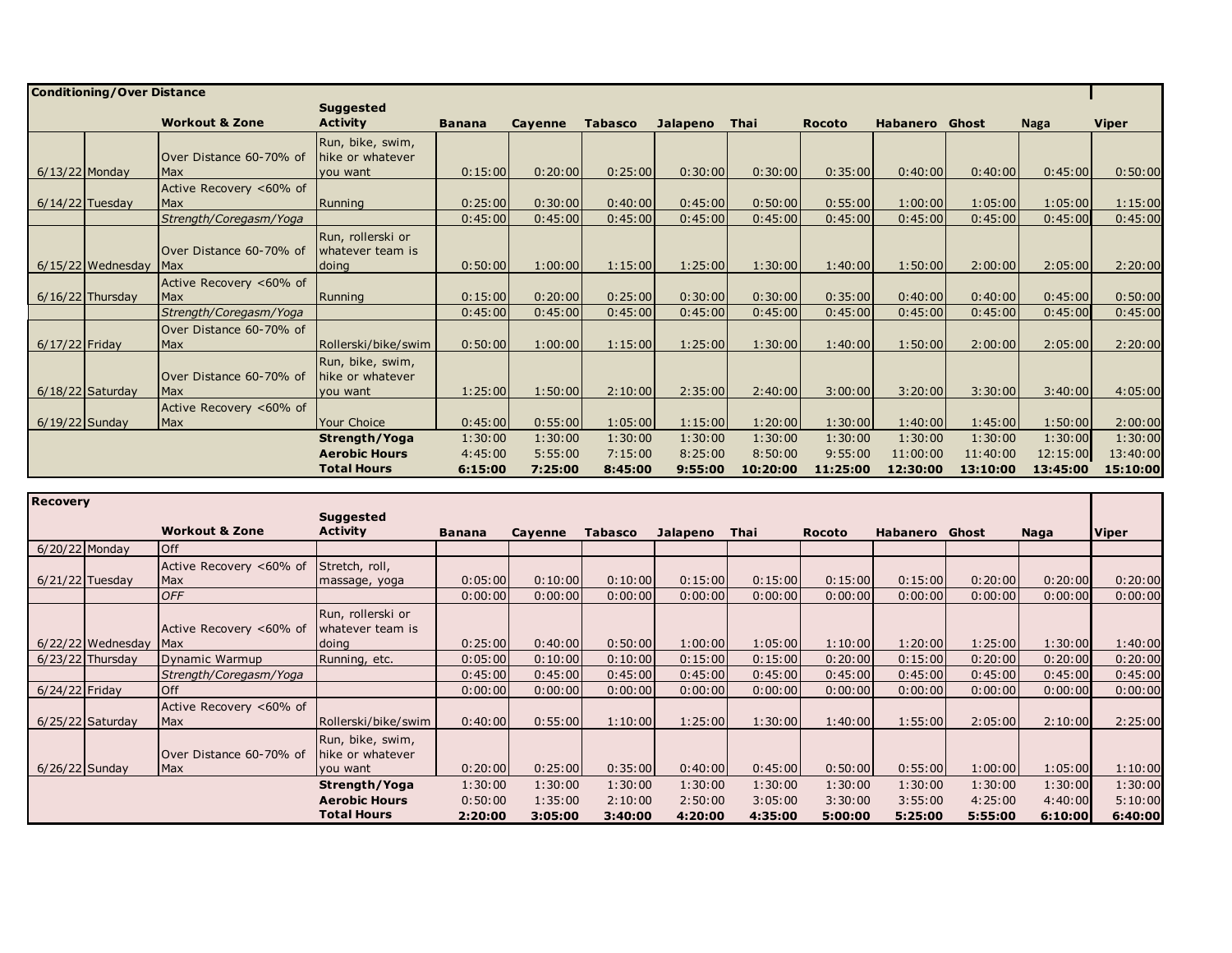|                 | <b>Conditioning/Over Distance</b> |                           |                      |               |         |                |                 |         |               |                 |          |             |              |
|-----------------|-----------------------------------|---------------------------|----------------------|---------------|---------|----------------|-----------------|---------|---------------|-----------------|----------|-------------|--------------|
|                 |                                   |                           | <b>Suggested</b>     |               |         |                |                 |         |               |                 |          |             |              |
| <b>Week 1</b>   |                                   | <b>Workout &amp; Zone</b> | <b>Activity</b>      | <b>Banana</b> | Cayenne | <b>Tabasco</b> | <b>Jalapeno</b> | Thai    | <b>Rocoto</b> | <b>Habanero</b> | Ghost    | <b>Naga</b> | <b>Viper</b> |
| 6/27/22 Monday  |                                   | <b>Off</b>                |                      |               |         |                |                 |         |               |                 |          |             |              |
|                 |                                   | Active Recovery <60% of   |                      |               |         |                |                 |         |               |                 |          |             |              |
|                 | $6/28/22$ Tuesday                 | <b>Max</b>                | Running              | 0:15:00       | 0:30:00 | 0:35:00        | 0:40:00         | 0:45:00 | 0:50:00       | 0:55:00         | 0:55:00  | 1:00:00     | 1:05:00      |
|                 |                                   | Strength/Coregasm/Yoga    |                      | 0:45:00       | 0:45:00 | 0:45:00        | 0:45:00         | 0:45:00 | 0:45:00       | 0:45:00         | 0:45:00  | 0:45:00     | 0:45:00      |
|                 |                                   |                           | Run, rollerski or    |               |         |                |                 |         |               |                 |          |             |              |
|                 |                                   | Over Distance 60-70% of   | whatever team is     |               |         |                |                 |         |               |                 |          |             |              |
|                 | $6/29/22$ Wednesday               | Max                       | doing                | 0:30:00       | 1:05:00 | 1:20:00        | 1:30:00         | 1:35:00 | 1:50:00       | 2:00:00         | 2:05:00  | 2:15:00     | 2:25:00      |
|                 |                                   | Active Recovery <60% of   |                      |               |         |                |                 |         |               |                 |          |             |              |
|                 | $6/30/22$ Thursday                | Max                       | Running              | 0:10:00       | 0:20:00 | 0:25:00        | 0:30:00         | 0:30:00 | 0:30:00       | 0:35:00         | 0:40:00  | 0:40:00     | 0:45:00      |
|                 |                                   | Strength/Coregasm/Yoga    |                      | 0:45:00       | 0:45:00 | 0:45:00        | 0:45:00         | 0:45:00 | 0:45:00       | 0:45:00         | 0:45:00  | 0:45:00     | 0:45:00      |
|                 |                                   | Over Distance 60-70% of   |                      |               |         |                |                 |         |               |                 |          |             |              |
| $7/1/22$ Friday |                                   | Max                       | Rollerski/bike/swim  | 0:30:00       | 0:55:00 | 1:05:00        | 1:20:00         | 1:25:00 | 1:30:00       | 1:40:00         | 1:50:00  | 1:55:00     | 2:05:00      |
|                 |                                   |                           | Run, bike, swim,     |               |         |                |                 |         |               |                 |          |             |              |
|                 |                                   | Over Distance 60-70% of   | hike or whatever     |               |         |                |                 |         |               |                 |          |             |              |
|                 | 7/2/22 Saturday                   | Max                       | you want             | 0:55:00       | 1:45:00 | 2:10:00        | 2:30:00         | 2:40:00 | 3:00:00       | 3:15:00         | 3:30:00  | 3:40:00     | 4:00:00      |
|                 |                                   | Active Recovery <60% of   |                      |               |         |                |                 |         |               |                 |          |             |              |
|                 | $7/3/22$ Sunday                   | Max                       | Your Choice          | 0:25:00       | 0:50:00 | 1:00:00        | 1:10:00         | 1:15:00 | 1:20:00       | 1:30:00         | 1:35:00  | 1:40:00     | 1:50:00      |
|                 |                                   |                           | Strength/Yoga        | 1:30:00       | 1:30:00 | 1:30:00        | 1:30:00         | 1:30:00 | 1:30:00       | 1:30:00         | 1:30:00  | 1:30:00     | 1:30:00      |
|                 |                                   |                           | <b>Aerobic Hours</b> | 2:45:00       | 5:25:00 | 6:35:00        | 7:40:00         | 8:10:00 | 9:00:00       | 9:55:00         | 10:35:00 | 11:10:00    | 12:10:00     |
|                 |                                   |                           | <b>Total Hours</b>   | 4:15:00       | 6:55:00 | 8:05:00        | 9:10:00         | 9:40:00 | 10:30:00      | 11:25:00        | 12:05:00 | 12:40:00    | 13:40:00     |

|                  | <b>Conditioning/Over Distance</b> |                           |                      |               |         |                |                 |          |               |                 |          |             |              |
|------------------|-----------------------------------|---------------------------|----------------------|---------------|---------|----------------|-----------------|----------|---------------|-----------------|----------|-------------|--------------|
|                  |                                   |                           | <b>Suggested</b>     |               |         |                |                 |          |               |                 |          |             |              |
|                  |                                   | <b>Workout &amp; Zone</b> | <b>Activity</b>      | <b>Banana</b> | Cayenne | <b>Tabasco</b> | <b>Jalapeno</b> | Thai     | <b>Rocoto</b> | <b>Habanero</b> | Ghost    | <b>Naga</b> | <b>Viper</b> |
|                  | $7/4/22$ Monday                   | <b>Off</b>                |                      |               |         |                |                 |          |               |                 |          |             |              |
|                  |                                   | Active Recovery <60% of   |                      |               |         |                |                 |          |               |                 |          |             |              |
|                  | $7/5/22$ Tuesday                  | <b>Max</b>                | Running              | 0:15:00       | 0:35:00 | 0:40:00        | 0:50:00         | 0:50:00  | 1:00:00       | 1:05:00         | 1:10:00  | 1:10:00     | 1:20:00      |
|                  |                                   | Strength/Coregasm/Yoga    |                      | 0:45:00       | 0:45:00 | 0:45:00        | 0:45:00         | 0:45:00  | 0:45:00       | 0:45:00         | 0:45:00  | 0:45:00     | 0:45:00      |
|                  |                                   |                           | Run, rollerski or    |               |         |                |                 |          |               |                 |          |             |              |
|                  |                                   | Over Distance 60-70% of   | whatever team is     |               |         |                |                 |          |               |                 |          |             |              |
|                  | 7/6/22 Wednesday                  | Max                       | doing                | 0:35:00       | 1:20:00 | 1:35:00        | 1:50:00         | 1:55:00  | 2:10:00       | 2:20:00         | 2:30:00  | 2:40:00     | 2:55:00      |
|                  |                                   | Active Recovery <60% of   |                      |               |         |                |                 |          |               |                 |          |             |              |
|                  | $7/7/22$ Thursday                 | Max                       | Running              | 0:10:00       | 0:25:00 | 0:30:00        | 0:35:00         | 0:35:00  | 0:40:00       | 0:45:00         | 0:45:00  | 0:45:00     | 0:50:00      |
|                  |                                   | Strength/Coregasm/Yoga    |                      | 0:45:00       | 0:45:00 | 0:45:00        | 0:45:00         | 0:45:00  | 0:45:00       | 0:45:00         | 0:45:00  | 0:45:00     | 0:45:00      |
|                  |                                   | Over Distance 60-70% of   |                      |               |         |                |                 |          |               |                 |          |             |              |
|                  | $7/8/22$ Friday                   | Max                       | Rollerski/bike/swim  | 0:30:00       | 1:05:00 | 1:20:00        | 1:35:00         | 1:40:00  | 1:50:00       | 2:00:00         | 2:10:00  | 2:15:00     | 2:30:00      |
|                  |                                   |                           | Run, bike, swim,     |               |         |                |                 |          |               |                 |          |             |              |
|                  |                                   | Over Distance 60-70% of   | hike or whatever     |               |         |                |                 |          |               |                 |          |             |              |
|                  | $7/9/22$ Saturday                 | <b>IMax</b>               | you want             | 1:00:00       | 2:10:00 | 2:35:00        | 3:00:00         | 3:10:00  | 3:35:00       | 3:55:00         | 4:10:00  | 4:20:00     | 4:45:00      |
|                  |                                   | Active Recovery <60% of   |                      |               |         |                |                 |          |               |                 |          |             |              |
| $7/10/22$ Sunday |                                   | Max                       | <b>Your Choice</b>   | 0:25:00       | 1:00:00 | 1:10:00        | 1:20:00         | 1:25:00  | 1:35:00       | 1:45:00         | 1:55:00  | 2:00:00     | 2:10:00      |
|                  |                                   |                           | Strength/Yoga        | 1:30:00       | 1:30:00 | 1:30:00        | 1:30:00         | 1:30:00  | 1:30:00       | 1:30:00         | 1:30:00  | 1:30:00     | 1:30:00      |
|                  |                                   |                           | <b>Aerobic Hours</b> | 2:55:00       | 6:35:00 | 7:50:00        | 9:10:00         | 9:35:00  | 10:50:00      | 11:50:00        | 12:40:00 | 13:10:00    | 14:30:00     |
|                  |                                   |                           | <b>Total Hours</b>   | 4:25:00       | 8:05:00 | 9:20:00        | 10:40:00        | 11:05:00 | 12:20:00      | 13:20:00        | 14:10:00 | 14:40:00    | 16:00:00     |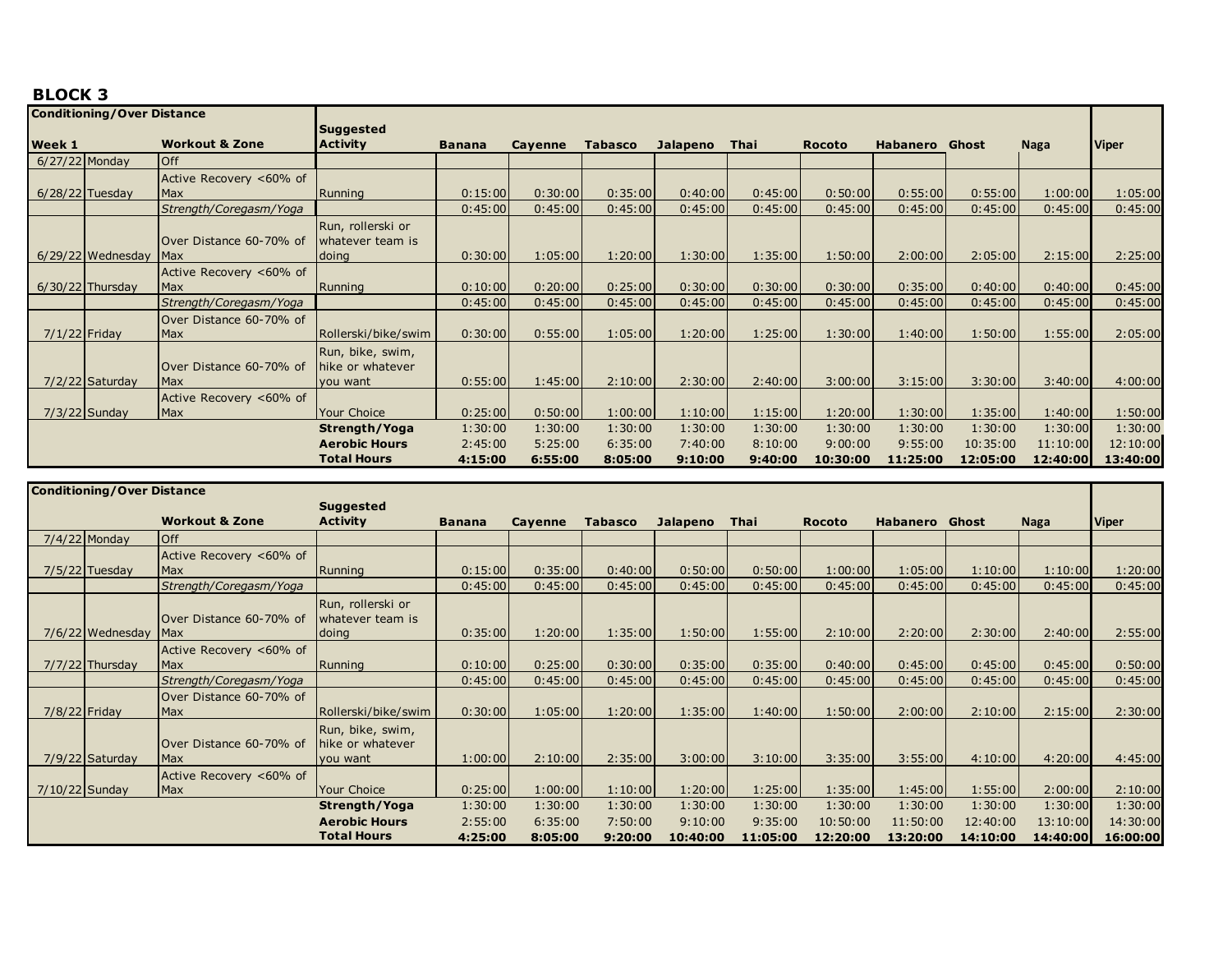|                  | <b>Conditioning/Over Distance</b> |                           |                      |               |         |                |          |          |               |                       |          |             |              |
|------------------|-----------------------------------|---------------------------|----------------------|---------------|---------|----------------|----------|----------|---------------|-----------------------|----------|-------------|--------------|
|                  |                                   |                           | <b>Suggested</b>     |               |         |                |          |          |               |                       |          |             |              |
|                  |                                   | <b>Workout &amp; Zone</b> | <b>Activity</b>      | <b>Banana</b> | Cayenne | <b>Tabasco</b> | Jalapeno | Thai     | <b>Rocoto</b> | <b>Habanero</b> Ghost |          | <b>Naga</b> | <b>Viper</b> |
|                  |                                   |                           | Run, bike, swim,     |               |         |                |          |          |               |                       |          |             |              |
|                  |                                   | Over Distance 60-70% of   | hike or whatever     |               |         |                |          |          |               |                       |          |             |              |
| $7/11/22$ Monday |                                   | Max                       | you want             | 0:20:00       | 0:30:00 | 0:35:00        | 0:40:00  | 0:40:00  | 0:45:00       | 0:50:00               | 0:55:00  | 0:55:00     | 1:00:00      |
|                  |                                   | Active Recovery <60% of   |                      |               |         |                |          |          |               |                       |          |             |              |
|                  | $7/12/22$ Tuesday                 | Max                       | Running              | 0:35:00       | 0:40:00 | 0:50:00        | 1:00:00  | 1:00:00  | 1:10:00       | 1:15:00               | 1:20:00  | 1:20:00     | 1:30:00      |
|                  |                                   | Strength/Coregasm/Yoga    |                      | 0:45:00       | 0:45:00 | 0:45:00        | 0:45:00  | 0:45:00  | 0:45:00       | 0:45:00               | 0:45:00  | 0:45:00     | 0:45:00      |
|                  |                                   |                           | Run, rollerski or    |               |         |                |          |          |               |                       |          |             |              |
|                  |                                   | Over Distance 60-70% of   | whatever team is     |               |         |                |          |          |               |                       |          |             |              |
|                  | $7/13/22$ Wednesday               | <b>Max</b>                | doing                | 1:00:00       | 1:20:00 | 1:35:00        | 1:50:00  | 1:55:00  | 2:10:00       | 2:20:00               | 2:30:00  | 2:35:00     | 2:50:00      |
|                  |                                   | Active Recovery <60% of   |                      |               |         |                |          |          |               |                       |          |             |              |
|                  | $7/14/22$ Thursday                | Max                       | Running              | 0:20:00       | 0:30:00 | 0:35:00        | 0:40:00  | 0:40:00  | 0:45:00       | 0:50:00               | 0:55:00  | 0:55:00     | 1:00:00      |
|                  |                                   | Strength/Coregasm/Yoga    |                      | 0:45:00       | 0:45:00 | 0:45:00        | 0:45:00  | 0:45:00  | 0:45:00       | 0:45:00               | 0:45:00  | 0:45:00     | 0:45:00      |
|                  |                                   | Over Distance 60-70% of   |                      |               |         |                |          |          |               |                       |          |             |              |
| 7/15/22 Friday   |                                   | <b>Max</b>                | Rollerski/bike/swim  | 1:00:00       | 1:20:00 | 1:35:00        | 1:50:00  | 1:55:00  | 2:10:00       | 2:20:00               | 2:30:00  | 2:35:00     | 2:50:00      |
|                  |                                   |                           | Run, bike, swim,     |               |         |                |          |          |               |                       |          |             |              |
|                  |                                   | Over Distance 60-70% of   | hike or whatever     |               |         |                |          |          |               |                       |          |             |              |
|                  | 7/16/22 Saturday                  | <b>Max</b>                | you want             | 1:50:00       | 2:20:00 | 2:45:00        | 3:10:00  | 3:25:00  | 3:45:00       | 4:05:00               | 4:25:00  | 4:35:00     | 5:00:00      |
|                  |                                   | Active Recovery <60% of   |                      |               |         |                |          |          |               |                       |          |             |              |
| $7/17/22$ Sunday |                                   | <b>Max</b>                | <b>Your Choice</b>   | 0:55:00       | 1:10:00 | 1:20:00        | 1:35:00  | 1:40:00  | 1:55:00       | 2:05:00               | 2:10:00  | 2:15:00     | 2:30:00      |
|                  |                                   |                           | Strength/Yoga        | 1:30:00       | 1:30:00 | 1:30:00        | 1:30:00  | 1:30:00  | 1:30:00       | 1:30:00               | 1:30:00  | 1:30:00     | 1:30:00      |
|                  |                                   |                           | <b>Aerobic Hours</b> | 6:00:00       | 7:50:00 | 9:15:00        | 10:45:00 | 11:15:00 | 12:40:00      | 13:45:00              | 14:45:00 | 15:10:00    | 16:40:00     |
|                  |                                   |                           | <b>Total Hours</b>   | 7:30:00       | 9:20:00 | 10:45:00       | 12:15:00 | 12:45:00 | 14:10:00      | 15:15:00              | 16:15:00 | 16:40:00    | 18:10:00     |

| <b>Recovery</b>    |                   |                           |                      |               |         |                |          |             |               |                 |         |         |              |
|--------------------|-------------------|---------------------------|----------------------|---------------|---------|----------------|----------|-------------|---------------|-----------------|---------|---------|--------------|
|                    |                   |                           | <b>Suggested</b>     |               |         |                |          |             |               |                 |         |         |              |
|                    |                   | <b>Workout &amp; Zone</b> | <b>Activity</b>      | <b>Banana</b> | Cayenne | <b>Tabasco</b> | Jalapeno | <b>Thai</b> | <b>Rocoto</b> | <b>Habanero</b> | Ghost   | Naga    | <b>Viper</b> |
| 7/18/22 Monday     |                   | Off                       |                      |               |         |                |          |             |               |                 |         |         |              |
|                    |                   | Active Recovery <60% of   | Stretch, roll,       |               |         |                |          |             |               |                 |         |         |              |
| 7/19/22 Tuesday    |                   | <b>Max</b>                | massage, yoga        | 0:10:00       | 0:10:00 | 0:15:00        | 0:15:00  | 0:20:00     | 0:20:00       | 0:20:00         | 0:25:00 | 0:25:00 | 0:30:00      |
|                    |                   | <b>OFF</b>                |                      | 0:00:00       | 0:00:00 | 0:00:00        | 0:00:00  | 0:00:00     | 0:00:00       | 0:00:00         | 0:00:00 | 0:00:00 | 0:00:00      |
|                    |                   |                           | Run, rollerski or    |               |         |                |          |             |               |                 |         |         |              |
|                    |                   | Active Recovery <60% of   | whatever team is     |               |         |                |          |             |               |                 |         |         |              |
|                    | 7/20/22 Wednesday | Max                       | doing                | 0:40:00       | 0:50:00 | 1:05:00        | 1:15:00  | 1:20:00     | 1:35:00       | 1:45:00         | 1:50:00 | 1:55:00 | 2:10:00      |
| $7/21/22$ Thursday |                   | Dynamic Warmup            | Running, etc.        | 0:10:00       | 0:10:00 | 0:15:00        | 0:15:00  | 0:20:00     | 0:25:00       | 0:20:00         | 0:25:00 | 0:25:00 | 0:30:00      |
|                    |                   | Strength/Coregasm/Yoga    |                      | 0:45:00       | 0:45:00 | 0:45:00        | 0:45:00  | 0:45:00     | 0:45:00       | 0:45:00         | 0:45:00 | 0:45:00 | 0:45:00      |
| 7/22/22 Friday     |                   | <b>Off</b>                |                      | 0:00:00       | 0:00:00 | 0:00:00        | 0:00:00  | 0:00:00     | 0:00:00       | 0:00:00         | 0:00:00 | 0:00:00 | 0:00:00      |
|                    |                   | Active Recovery <60% of   |                      |               |         |                |          |             |               |                 |         |         |              |
|                    | 7/23/22 Saturday  | Max                       | Rollerski/bike/swim  | 0:55:00       | 1:15:00 | 1:30:00        | 1:50:00  | 2:00:00     | 2:10:00       | 2:25:00         | 2:35:00 | 2:45:00 | 3:05:00      |
|                    |                   |                           | Run, bike, swim,     |               |         |                |          |             |               |                 |         |         |              |
|                    |                   | Over Distance 60-70% of   | hike or whatever     |               |         |                |          |             |               |                 |         |         |              |
| 7/24/22 Sunday     |                   | Max                       | you want             | 0:30:00       | 0:35:00 | 0:45:00        | 0:55:00  | 1:00:00     | 1:05:00       | 1:15:00         | 1:20:00 | 1:25:00 | 1:30:00      |
|                    |                   |                           | Strength/Yoga        | 1:30:00       | 1:30:00 | 1:30:00        | 1:30:00  | 1:30:00     | 1:30:00       | 1:30:00         | 1:30:00 | 1:30:00 | 1:30:00      |
|                    |                   |                           | <b>Aerobic Hours</b> | 1:40:00       | 2:15:00 | 3:05:00        | 3:45:00  | 4:15:00     | 4:50:00       | 5:20:00         | 5:50:00 | 6:10:00 | 7:00:00      |
|                    |                   |                           | <b>Total Hours</b>   | 3:10:00       | 3:45:00 | 4:35:00        | 5:15:00  | 5:45:00     | 6:20:00       | 6:50:00         | 7:20:00 | 7:40:00 | 8:30:00      |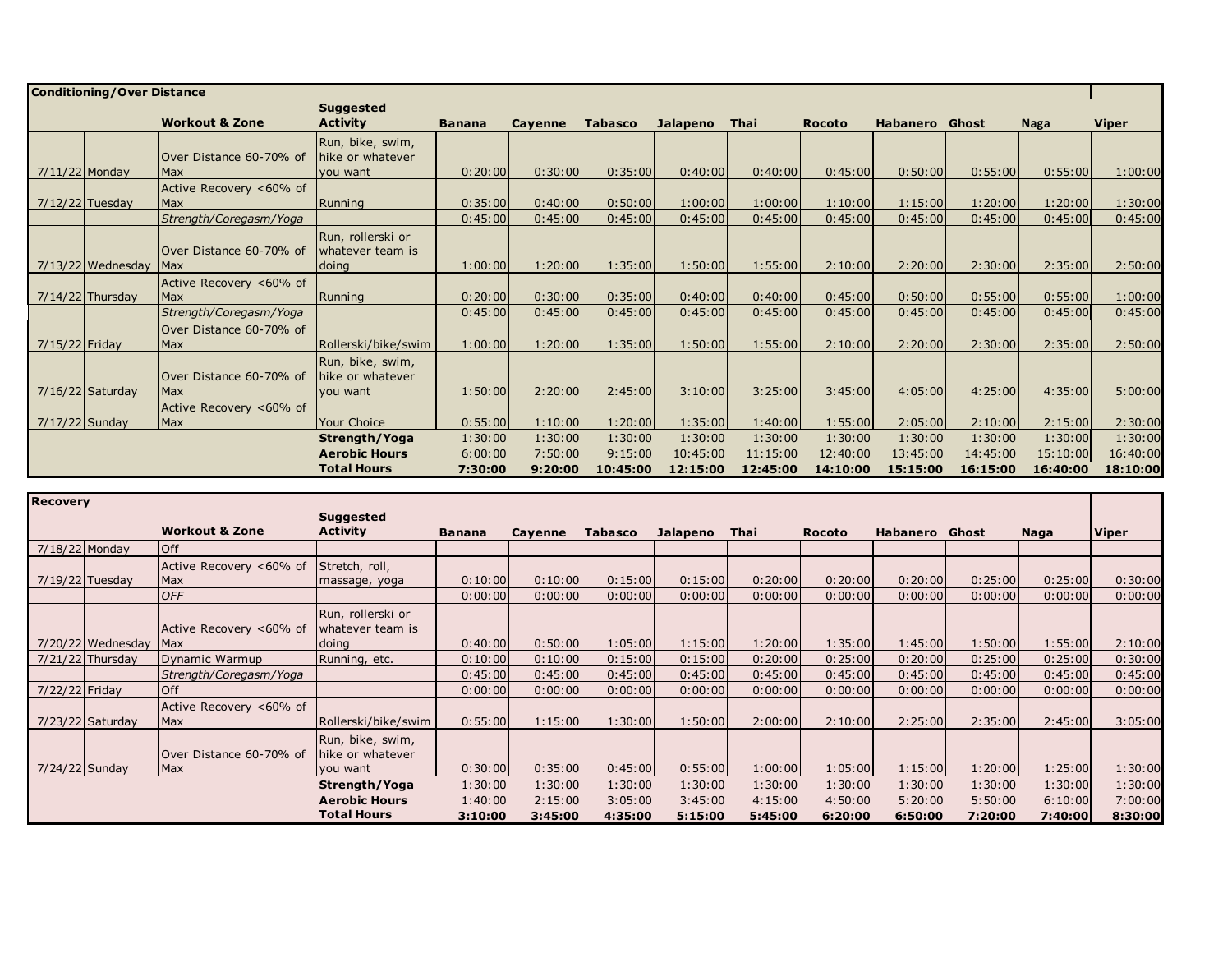| <b>Conditioning/Over Distance</b> |                     |                           |                      |               |         |                |                 |          |               |                 |          |          |              |
|-----------------------------------|---------------------|---------------------------|----------------------|---------------|---------|----------------|-----------------|----------|---------------|-----------------|----------|----------|--------------|
|                                   |                     |                           | <b>Suggested</b>     |               |         |                |                 |          |               |                 |          |          |              |
| <b>Week 1</b>                     |                     | <b>Workout &amp; Zone</b> | <b>Activity</b>      | <b>Banana</b> | Cayenne | <b>Tabasco</b> | <b>Jalapeno</b> | Thai     | <b>Rocoto</b> | <b>Habanero</b> | Ghost    | Naga     | <b>Viper</b> |
| 7/25/22 Monday                    |                     | <b>Off</b>                |                      |               |         |                |                 |          |               |                 |          |          |              |
|                                   |                     | Active Recovery <60% of   |                      |               |         |                |                 |          |               |                 |          |          |              |
| $7/26/22$ Tuesday                 |                     | Max                       | Running              | 0:15:00       | 0:30:00 | 0:40:00        | 0:45:00         | 0:45:00  | 0:55:00       | 1:00:00         | 1:00:00  | 1:05:00  | 1:10:00      |
|                                   |                     | Strength/Coregasm/Yoga    |                      | 0:45:00       | 0:45:00 | 0:45:00        | 0:45:00         | 0:45:00  | 0:45:00       | 0:45:00         | 0:45:00  | 0:45:00  | 0:45:00      |
|                                   |                     |                           | Run, rollerski or    |               |         |                |                 |          |               |                 |          |          |              |
|                                   |                     | Over Distance 60-70% of   | whatever team is     |               |         |                |                 |          |               |                 |          |          |              |
|                                   | $7/27/22$ Wednesday | <b>Max</b>                | doing                | 0:35:00       | 1:10:00 | 1:25:00        | 1:40:00         | 1:45:00  | 1:55:00       | 2:10:00         | 2:15:00  | 2:25:00  | 2:40:00      |
|                                   |                     | Active Recovery <60% of   |                      |               |         |                |                 |          |               |                 |          |          |              |
|                                   | $7/28/22$ Thursday  | <b>Max</b>                | Running              | 0:10:00       | 0:20:00 | 0:25:00        | 0:30:00         | 0:30:00  | 0:35:00       | 0:40:00         | 0:40:00  | 0:45:00  | 0:45:00      |
|                                   |                     | Strength/Coregasm/Yoga    |                      | 0:45:00       | 0:45:00 | 0:45:00        | 0:45:00         | 0:45:00  | 0:45:00       | 0:45:00         | 0:45:00  | 0:45:00  | 0:45:00      |
|                                   |                     | Over Distance 60-70% of   |                      |               |         |                |                 |          |               |                 |          |          |              |
| 7/29/22 Friday                    |                     | Max                       | Rollerski/bike/swim  | 0:30:00       | 1:00:00 | 1:10:00        | 1:25:00         | 1:30:00  | 1:40:00       | 1:50:00         | 1:55:00  | 2:00:00  | 2:15:00      |
|                                   |                     |                           | Run, bike, swim,     |               |         |                |                 |          |               |                 |          |          |              |
|                                   |                     | Over Distance 60-70% of   | Thike or whatever    |               |         |                |                 |          |               |                 |          |          |              |
|                                   | $7/30/22$ Saturday  | Max                       | you want             | 1:00:00       | 1:55:00 | 2:20:00        | 2:45:00         | 2:55:00  | 3:15:00       | 3:35:00         | 3:45:00  | 3:55:00  | 4:20:00      |
|                                   |                     | Active Recovery <60% of   |                      |               |         |                |                 |          |               |                 |          |          |              |
| 7/31/22 Sunday                    |                     | Max                       | Your Choice          | 0:25:00       | 0:55:00 | 1:05:00        | 1:15:00         | 1:20:00  | 1:30:00       | 1:35:00         | 1:45:00  | 1:50:00  | 2:00:00      |
|                                   |                     |                           | Strength/Yoga        | 1:30:00       | 1:30:00 | 1:30:00        | 1:30:00         | 1:30:00  | 1:30:00       | 1:30:00         | 1:30:00  | 1:30:00  | 1:30:00      |
|                                   |                     |                           | <b>Aerobic Hours</b> | 2:55:00       | 5:50:00 | 7:05:00        | 8:20:00         | 8:45:00  | 9:50:00       | 10:50:00        | 11:20:00 | 12:00:00 | 13:10:00     |
|                                   |                     |                           | <b>Total Hours</b>   | 4:25:00       | 7:20:00 | 8:35:00        | 9:50:00         | 10:15:00 | 11:20:00      | 12:20:00        | 12:50:00 | 13:30:00 | 14:40:00     |

|               | <b>Conditioning/Over Distance</b> |                           |                      |               |         |                |                 |          |               |                       |          |             |              |
|---------------|-----------------------------------|---------------------------|----------------------|---------------|---------|----------------|-----------------|----------|---------------|-----------------------|----------|-------------|--------------|
|               |                                   |                           | <b>Suggested</b>     |               |         |                |                 |          |               |                       |          |             |              |
|               |                                   | <b>Workout &amp; Zone</b> | <b>Activity</b>      | <b>Banana</b> | Cayenne | <b>Tabasco</b> | <b>Jalapeno</b> | Thai     | <b>Rocoto</b> | <b>Habanero</b> Ghost |          | <b>Naga</b> | <b>Viper</b> |
|               | $8/1/22$ Monday                   | Off                       |                      |               |         |                |                 |          |               |                       |          |             |              |
|               |                                   | Active Recovery <60% of   |                      |               |         |                |                 |          |               |                       |          |             |              |
|               | $8/2/22$ Tuesday                  | <b>Max</b>                | Running              | 0:15:00       | 0:40:00 | 0:45:00        | 0:55:00         | 0:55:00  | 1:05:00       | 1:10:00               | 1:15:00  | 1:15:00     | 1:25:00      |
|               |                                   | Strength/Coregasm/Yoga    |                      | 0:45:00       | 0:45:00 | 0:45:00        | 0:45:00         | 0:45:00  | 0:45:00       | 0:45:00               | 0:45:00  | 0:45:00     | 0:45:00      |
|               |                                   |                           | Run, rollerski or    |               |         |                |                 |          |               |                       |          |             |              |
|               |                                   | Over Distance 60-70% of   | whatever team is     |               |         |                |                 |          |               |                       |          |             |              |
|               | 8/3/22 Wednesday                  | <b>Max</b>                | doing                | 0:35:00       | 1:25:00 | 1:40:00        | 2:00:00         | 2:05:00  | 2:20:00       | 2:35:00               | 2:45:00  | 2:50:00     | 3:10:00      |
|               |                                   | Active Recovery <60% of   |                      |               |         |                |                 |          |               |                       |          |             |              |
|               | $8/4/22$ Thursday                 | <b>Max</b>                | Running              | 0:10:00       | 0:25:00 | 0:30:00        | 0:35:00         | 0:40:00  | 0:40:00       | 0:45:00               | 0:50:00  | 0:50:00     | 0:55:00      |
|               |                                   | Strength/Coregasm/Yoga    |                      | 0:45:00       | 0:45:00 | 0:45:00        | 0:45:00         | 0:45:00  | 0:45:00       | 0:45:00               | 0:45:00  | 0:45:00     | 0:45:00      |
|               |                                   | Over Distance 60-70% of   |                      |               |         |                |                 |          |               |                       |          |             |              |
| 8/5/22 Friday |                                   | Max                       | Rollerski/bike/swim  | 0:30:00       | 1:10:00 | 1:25:00        | 1:40:00         | 1:45:00  | 2:00:00       | 2:10:00               | 2:20:00  | 2:25:00     | 2:40:00      |
|               |                                   |                           | Run, bike, swim,     |               |         |                |                 |          |               |                       |          |             |              |
|               |                                   | Over Distance 60-70% of   | hike or whatever     |               |         |                |                 |          |               |                       |          |             |              |
|               | 8/6/22 Saturday                   | <b>Max</b>                | you want             | 1:00:00       | 2:20:00 | 2:50:00        | 3:15:00         | 3:30:00  | 3:50:00       | 4:15:00               | 4:30:00  | 4:40:00     | 5:10:00      |
|               |                                   | Active Recovery <60% of   |                      |               |         |                |                 |          |               |                       |          |             |              |
|               | 8/7/22 Sunday                     | <b>Max</b>                | <b>Your Choice</b>   | 0:25:00       | 1:05:00 | 1:15:00        | 1:30:00         | 1:35:00  | 1:45:00       | 1:55:00               | 2:00:00  | 2:10:00     | 2:20:00      |
|               |                                   |                           | Strength/Yoga        | 1:30:00       | 1:30:00 | 1:30:00        | 1:30:00         | 1:30:00  | 1:30:00       | 1:30:00               | 1:30:00  | 1:30:00     | 1:30:00      |
|               |                                   |                           | <b>Aerobic Hours</b> | 2:55:00       | 7:05:00 | 8:25:00        | 9:55:00         | 10:30:00 | 11:40:00      | 12:50:00              | 13:40:00 | 14:10:00    | 15:40:00     |
|               |                                   |                           | <b>Total Hours</b>   | 4:25:00       | 8:35:00 | 9:55:00        | 11:25:00        | 12:00:00 | 13:10:00      | 14:20:00              | 15:10:00 | 15:40:00    | 17:10:00     |